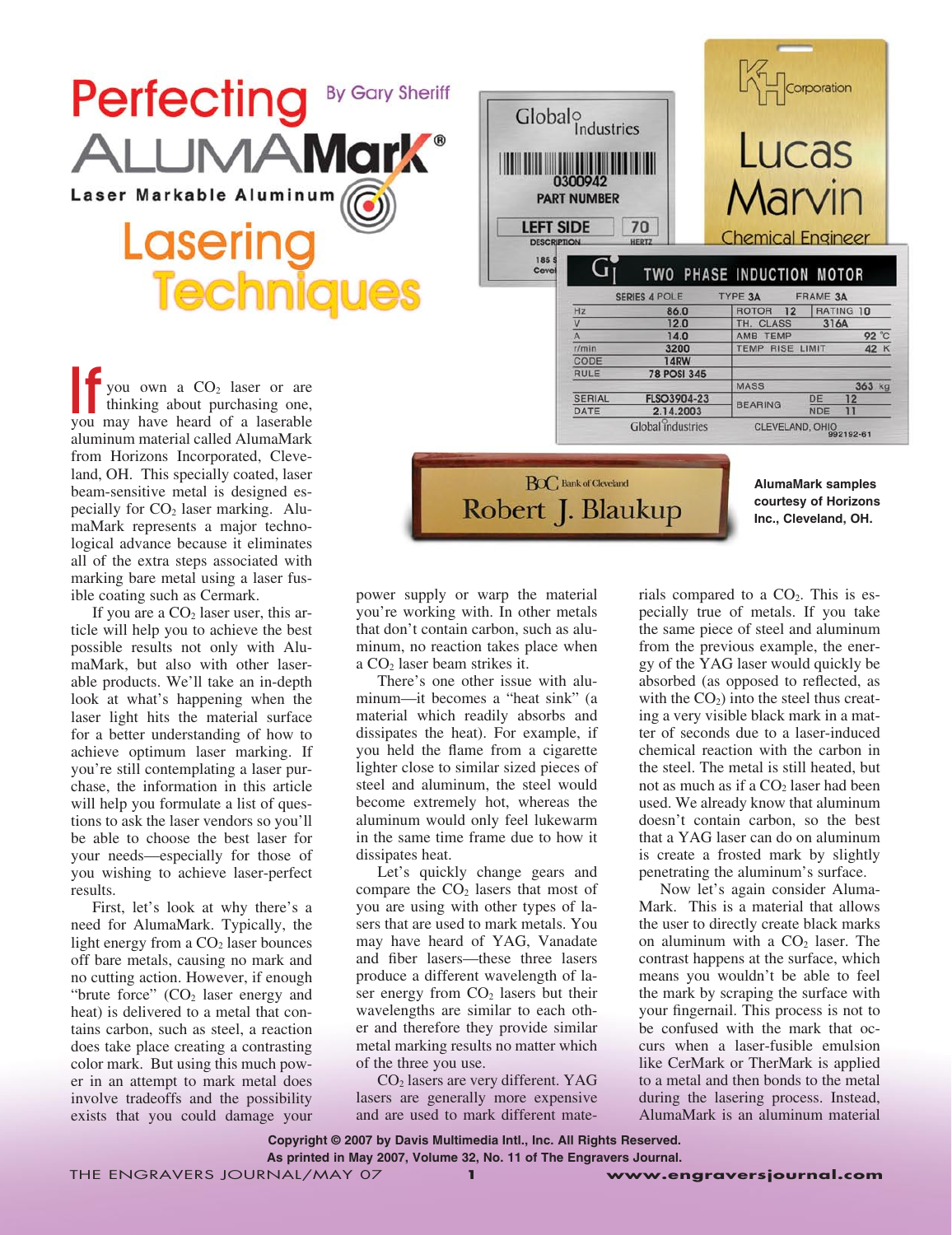that is pre-treated by the manufacturer with a proprietary coating that absorbs  $CO<sub>2</sub>$  laser energy. The resulting mark (properly applied) is black and best of all, a secondary process, such as adding emulsion, is not required.

AlumaMark is used in many industries for creating products such as signs, awards, nameplates, trophy plates and bar code labels. When proper lasering techniques are followed, excellent quality images, logos, text, and bar codes are produced on the AlumaMark surface.

AlumaMark can be frustrating for a first-time user to work with due to the material's sensitivity and the variability of individual laser systems. AlumaMark has a relatively narrow "exposure latitude." This means that it will provide a beautiful, contrasting mark when correctly exposed to the laser beam, but over- or under-exposure can result in a less-than-perfect mark. The key to achieving gorgeous black marks in AlumaMark is understanding your laser and fine tuning all of the lasering variables.

It's helpful to first understand a little about the laser rather than spending a lot of time in hopes of finding the best machine settings by trial and error. The manufacturer of AlumaMark, Horizons, provides suggested settings for different laser systems, which vary by laser manufacturer and model. The information given in the hints is a good place to start, but for best results, you need to fine-tune the recommended settings for your own laser.

The first reason for this is that during the laser tube manufacturing process the tube is filled with a  $CO<sub>2</sub>$  gas mixture. This process is an imperfect science. For instance, a 45 watt laser system is guaranteed to deliver at least 45 watts of power. Actual power can be and probably is higher, but it's still rated as a 45 watt laser. In essence, two "identical" laser tubes can vary in power output by 10 watts or more. Since every laser is somewhat different from any other laser, marking results will differ slightly, especially when you're working with Aluma-Mark.

I mentioned earlier that achieving great results on AlumaMark is possible, but these results may come only after some trial and error cycles relative to your specific laser. For exam-

| <b>FOCAL</b><br><b>LENGTH</b> | <b>SPOT</b><br><b>SIZE</b> | <b>RAYLEIGH</b><br><b>LENGTH</b> |
|-------------------------------|----------------------------|----------------------------------|
| F                             | S                          |                                  |
| 1.5"                          | .004"                      | .070"                            |
| 2.0"                          | .006"                      | .120"                            |
| 2.5"                          | .007"                      | "180.                            |
| 4.0"                          | .012"                      | .240"                            |
|                               |                            |                                  |

**This shows the effect of using laser lenses of different focal lengths. The greater the focal length, the larger the spot size and the greater the Raleigh length (depth of field).**

ple, simply changing the power setting by 1% or 2% can give you very different results; this can change the mark from light brown to black.

Now that you have an idea about the sensitivity and precision needed for the process, let's focus on the laser system and its mechanics. There are several types of  $CO<sub>2</sub>$  laser systems, but we'll focus on the popular "flying optics" design used in most of the  $CO<sub>2</sub>$ lasers within the recognition and identification industry.

A laser engraving system generally has several mirrors and a lens to focus the laser energy down to a small spot. For example, think of using a magnifying glass to focus the sun to burn a piece of paper on the ground. If the size of the magnifying glass lens changes, the focus distance (point of focus) changes. This also affects the heat intensity. With a larger lens, you need to hold the magnifying glass farther away from the paper to focus the beam and it may take a little longer to burn the paper, but when the paper starts to burn, the burn area will be large due to its larger spot size. If a smaller lens is used, then the "point of focus" distance between the magnifying glass and the piece of paper is closer and the paper burns faster although the area that burns will be a smaller spot compared to the larger lens.

Switching back to lasering,  $CO<sub>2</sub>$ lasers use lenses to focus the  $CO<sub>2</sub>$  energy. Typical lens sizes (focal lengths) include 1.5", 2", 2.5" and 4". Each lens focuses the laser beam to a predetermined diameter spot and each lens has a unique focal distance.

Choosing the right lens for your



job is important. The 2" lens is a great place to start and is typically the standard lens you receive when you purchase a laser. A short focal length lens, such as a 2" lens, is the best choice to achieve the strongest intensity and best resolution, while larger lenses have a larger spot size and a better depth of focus. So, what's the tradeoff and what lens should you use, especially for AlumaMark?

First, let's use another analogy consider the beam to be shaped like the letter "X" as it projects downward from the lens (Fig. 1). As the beam leaves the lens, it is large but it begins converging toward the center of the X, where the beam is both the smallest in diameter and the most intense, energy wise. Just below this center point, the beam starts to diverge again into a larger diameter with less intensity. Marking will cease after some distance. This is very apparent on a round or a curved item, for example. A smaller lens means that the center of the X is very small, therefore, even a slight movement above or below the center of the X creates a rapid drop off in the laser energy levels. A longer focal length lens, on the other hand, will stay better focused when you make the same focusing adjustment.

If your artwork has small intricate designs or small text such as four point text (.055" character height), you may want to consider a 1.5" or a 2" lens. Let's consider that the spot size from the 1.5" lens is about .004" in diameter, whereas the spot size from a 2" lens is about .006" in diameter. As a rule of thumb, text should be marked using at least 10 vertical pixels to get clear, sharp results. If you multiply the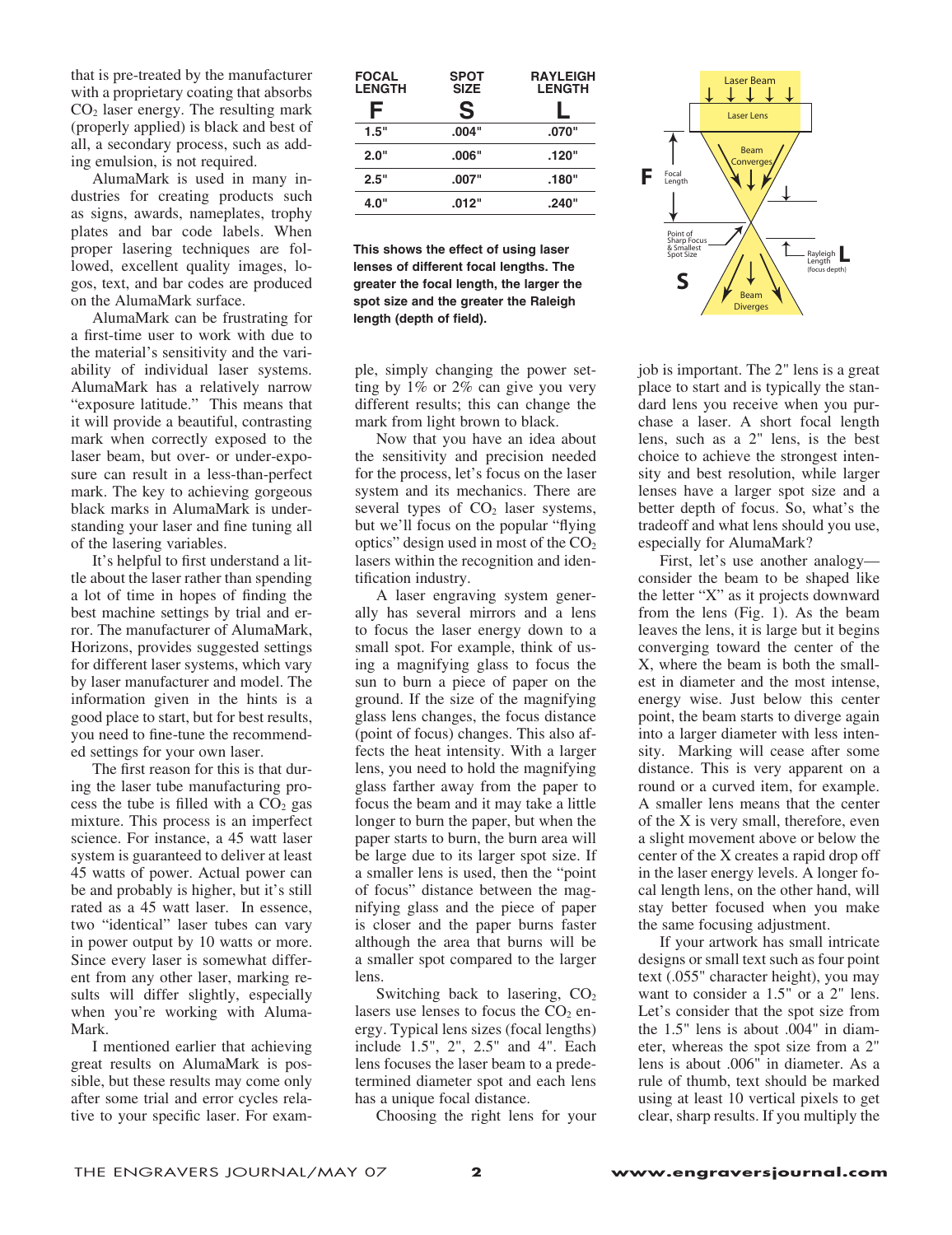previously described. For example, a 1.5" lens has a Rayleigh length of about .070", a 2" is about .120" and a 2.5" lens is about .180". The larger the focal length of the lens, the better the quality of the mark when you're marking on concave and convex sur-

.004" (spot size) x 10 (pixels) = .040", this means that the 1.5" lens will mark four point text very well. Using a 2" lens you would multiply .006" x 10 = .060". This will probably be satisfactory, but the characters won't be quite as sharp as those marked using a 1.5" lens. If you use a 2.5" lens, with its .007" spot size, characters, .040" high will look blurry. It's necessary to mention that spot size also varies depending on variables such as quality of beam, beam collimation, speed,

It's apparent that a smaller lens will give you the clearest and sharpest results, but now let's consider the tradeoff—depth of focus. Imagine that the center of the X becomes smaller as the lens size decreases. If your item is curved, the beam will go out of focus as you move the lens farther away from the high or low point on the curve. This is a big reason why you need to use a larger lens if you're marking on a non-flat surface such as a tapered, domed or cylindrical item. For marking beyond focus range, such as around a circumference, it's best to use a cylindrical attachment rather than moving the lens too far out onto

The focus depth, also called Rayleigh length, is the vertical distance spanning from just above the center of the X to just below center where you will generally achieve a satisfactory laser cut. This distance changes for each different size of lens, as

power and material.

the curvature.

the curve. There is one other factor that can create possible exposure problems with AlumaMark (or any material with a critical exposure range). If you own a flatbed laser system and have tried to use your entire table to mark on any material, you may have experienced different engraving results from one end or corner of your table to the other. For example, let's say you focus on the upper left corner of your item and start the laser. At the end of the process the mark on the right

faces where the focus changes due to

side of the item isn't as sharp, dark, or deep as the mark on the left side of the item. You also may notice differences in the cut between the top and bottom of the table. Focus is usually the culprit that causes this difference. Either the item isn't laying flat on the table or perhaps the laser table isn't flat relative to the laser head as it travels across the entire surface of the material. A quick check can easily be performed by manually focusing on the left portion of the material on the laser table and then moving the laser head to the right side of the table and confirming that the focus is still just at the bottom of your manual focus tool. This focus tool check should be repeated near all four corners of your laser table.

If you find that your laser table isn't flat, you may need to contact your laser supplier or simply use only the part of the table that passes the focus test. Note, too, that other factors such as laser beam divergence can affect the quality of the mark, especially when you engrave at opposite corners of the table.

AlumaMark is a thin material and tends to bow and therefore may not lay flat on the laser table. It's important to first take all necessary measures to keep your material flat by using paperweights, tape or magnets (some laser systems have a magnetic steel table) to hold your material flat against the table.

Now that you have the engraving area selected and you're sure your material is flat, you can fine-tune your laser variables. The main variables are laser power, raster speed and ppi (pulses per inch), if available. (I'll explain ppi a bit later.) Through experimentation, I've learned that AlumaMark works best with a specific amount of average power delivered at a certain speed. The laser delivers the energy by pulsing the laser as the laser head travels back and forth in the raster motion (similar to an inkjet printer). The trick is trying to simulate the pulses so that they deliver energy as smoothly as a flame from a cigarette lighter and then adjust the speed so that the right amount of heat is delivered to activate AlumaMark's special laser beam-sensitive coating.

For our test, we used a Trotec, 75 watt, Speedy 300 laser system. To minimize variables, we kept the speed to a constant 20% to allow proper heating of the AlumaMark surface. Please keep in mind that the Trotec laser is rated fast at 140 inches per second and if another type of laser is used, your speed will need to be a calculated on the ratio depending upon the rated speed of your particular laser system. For instance, if your laser system is rated at 100 inches per second, the comparable speed should be 28% to be consistent with the 20% speed of the Trotec laser. We chose a 2" lens, 1000 dpi (dots per inch), 1000 ppi and 20% power for the first test.

Some systems have ppi or pulses per inch as a variable. Pulsing the laser in the raster mode makes the laser system flexible, allowing the marked result to be optimized. In our case, we're using a slow speed at 20% and by maximizing ppi at 1000, we could pulse the laser more often to create the heat effect necessary for the best mark. If your laser system doesn't allow you to change the ppi, you can try decreasing the speed a little more.

At 20% power the AlumaMark was over-lasered. By changing just the power parameter and doing a little experimentation we found the best setting for a really beautiful black mark. In just a few minutes time, we found that the best power setting with our laser was 13%. The results from 12% and 14% power were not as black as we achieved using 13% power. Using logic relative to the way almost all items are marked, it would seem appropriate to increase speed and power to reduce the process time. This is only true to a certain point with AlumaMark. We tried increasing speed to 30% and 40% and increased power to compensate. Although the Aluma-Mark did mark well, the results were never as black as what we achieved at 20% speed. This convinced me that the dwell time of the laser to react with the AlumaMark coating is very important.

Please note that AlumaMark is available in several different background colors. The color we tested was Satin Gold. Each color of AlumaMark may require slightly different settings for best results. The laser light absorbs differently into each different color pigment. This is similar to heat inside of a car in the middle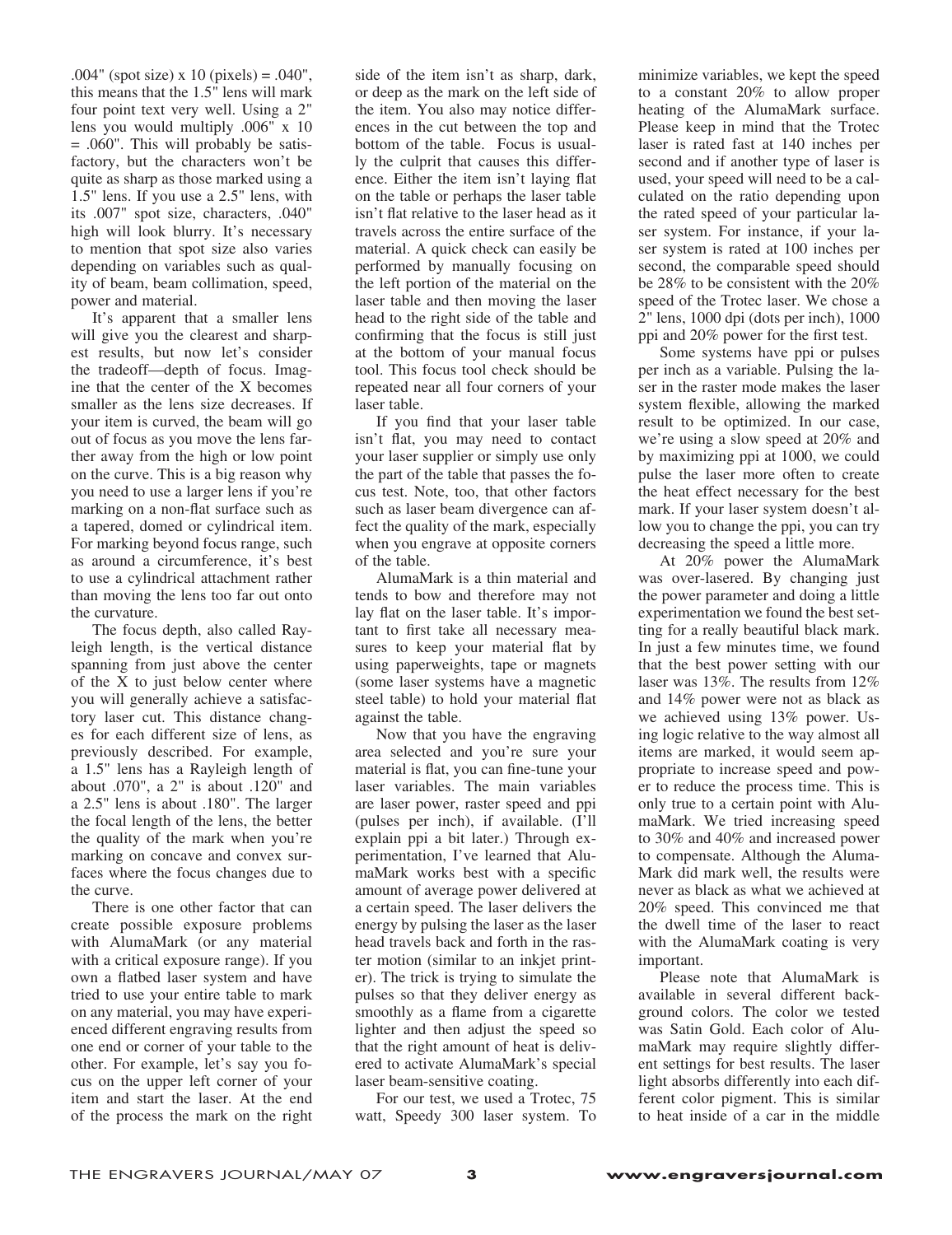of summer. A white car stays cooler because the sun's rays bounce off the white whereas a black car gets warmer because the black absorbs the sun's rays.

Now that we have the correct settings for the laser, we can optimize the mark a bit further by setting the machine about .040" out of focus. This can be done by either raising or lowering the laser table that distance. Some laser systems allow the operator to simply enter, using your keyboard, the number .040" to move the table that exact amount. Refocusing to about .040" beyond regular focus acts to dampen the pulsing and create the heat effect we prefer.

By doing this, the resulting mark is more robust, so if you were to change the power to 12% or 14% the mark may look as good as our optimized setting of 13%. Also, the mark may be a little bit blacker when you compare it to the result you achieved when it was in sharp focus.

This is very important when marking a 2D matrix for UID (Unique IDentification). UID marking is a new market that has recently become a major factor in the aerospace industry. Matte silver AlumaMark is one of the favorite materials used for making UID nameplates. Once the 2D matrix is marked, it must be read and graded by a verification process. The verification process grades the mark on several criteria including contrast. This is why it's so important to get the blackest mark possible. For more information about the UID nameplate market, take a look at **EJ**'s site www. uidmarkinginfo.com.

Each lens has its own unique properties. Using our 2" lens we found that .040" out of focus is the number that worked best. One other aspect to consider when defocusing your lens is that as you defocus the lens, it starts to simulate a larger focal length lens. In other words, the spot size grows and at some point will be the same size as the next larger size lens. If you think about the shape of the X again, just before and after the point of focus, the beam converges at the center and then starts diverging. At one point, the spot size will be the same as a larger lens. The disadvantage to simulating the larger lens is just that, it's simulated, so the added focal depth of that particular lens is not a factor if trying to mark on a curved surface. Marking on a flat surface should give a lot of flexibility since focal depth shouldn't be a factor. Further adjustment of the power may be necessary when simulating a different lens.

Perhaps after taking time to get the blackest mark possible and taking all focal precautions, you'll find the result you get still isn't consistent when you compare the middle to the end of the mark. Often you'll find that the mark appears to be lighter on each end and darker in the middle of the item. For instance, if you were marking "12345," the 1 and 5 might be lighter than the 2, 3 and 4. This may be caused by the motor action. The motors in laser systems have an acceleration time (ramp up), a velocity (stead state) and a ramp down time as the laser head travels back and forth. Since AlumaMark is very sensitive, it's possible that the inconsistent effects toward the ends of the mark are caused by this mechanical ramping up and down. This will most definitely affect your UID tags when you're trying to get an excellent grade on your mark. To reduce this effect, you can lower your speed, but this will cost you some process time.

Now let's examine yet another example where very small text is needed and begin by assuming that you have

already achieved the best possible black marks. The job calls for very small text such as four or even three point text. Most likely you would use a 1.5" lens for the best clarity and focus of either "in focus" at a slower speed or slightly "out of focus," to help achieve the blackest mark. Your primary concern is still the clarity of the letters. The spot size is small enough to mark the letters, but the letters are still a bit fuzzy when examined with the naked eye. Under magnification, perhaps with an eye loupe, you might notice that the laser didn't perfectly mark the vertical lines directly under the previous line. Another example is a 1D bar code, such as found in a grocery store or a 2D matrix as used in UID codes. The bars of the 1D bar code aren't exactly straight and the square cells in the 2D code don't make up a perfectly square cell. An imperfect cell in a 2D matrix will grade poorly due to "cell modulation." This is another criteria used in grading the 2D code in addition to contrast. The issue relates to mechanics and electrical delays, but we won't go into too many details about why this happens. The troubleshooting techniques you could use include slowing the process speed on the letters and the 2D codes. For the 1D code, perhaps turning the bar code 90° will



## **ALUMAMARK EXPOSURE TEST**

**Figure 2**